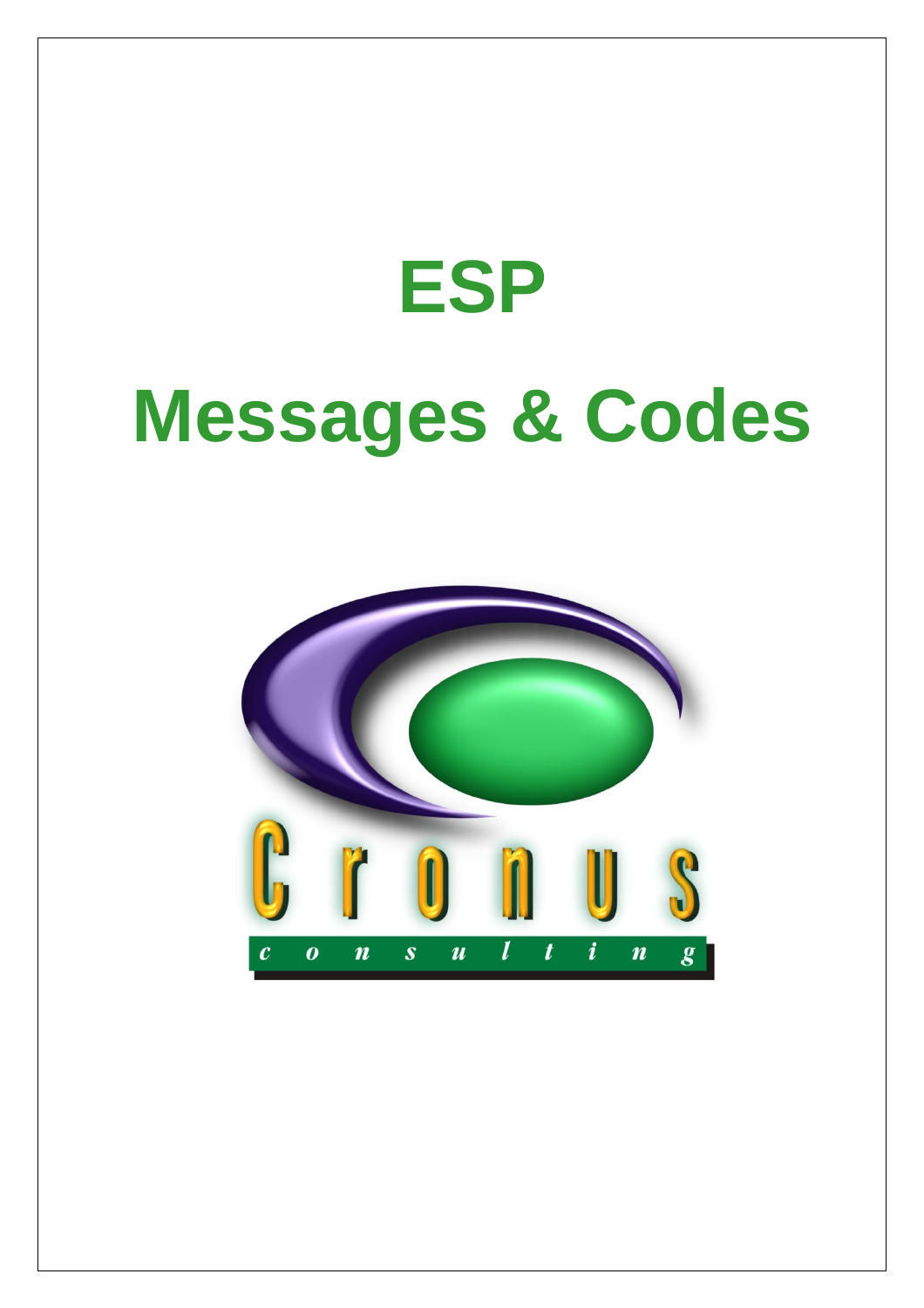

## **READ ME FIRST**

#### <span id="page-1-0"></span>**Copyright Reserved ©**

This document contains proprietary information that is protected by copyright law. All rights are reserved. No part of this document may be reproduced, transmitted, transcribed, stored in a retrieval system or translated into any language in any form or by any means, that is electronic, mechanical, magnetic, optical, chemical, manual or otherwise, in whole or in part, without the prior written consent of Cronus Consulting (Pty) Ltd.

#### **Disclaimer**

Cronus Consulting (Pty) Ltd hereby disclaims any and all guarantees and warranties for the correct use and application of the ESP software.

Cronus Consulting (Pty) Ltd reserves the right to revise and make changes to the software and the content of this document from time to time without obligation to notify any person of the changes.

#### **Ownership**

The ESP Products are developed by, and is fully owned by Cronus Consulting (Pty) Ltd.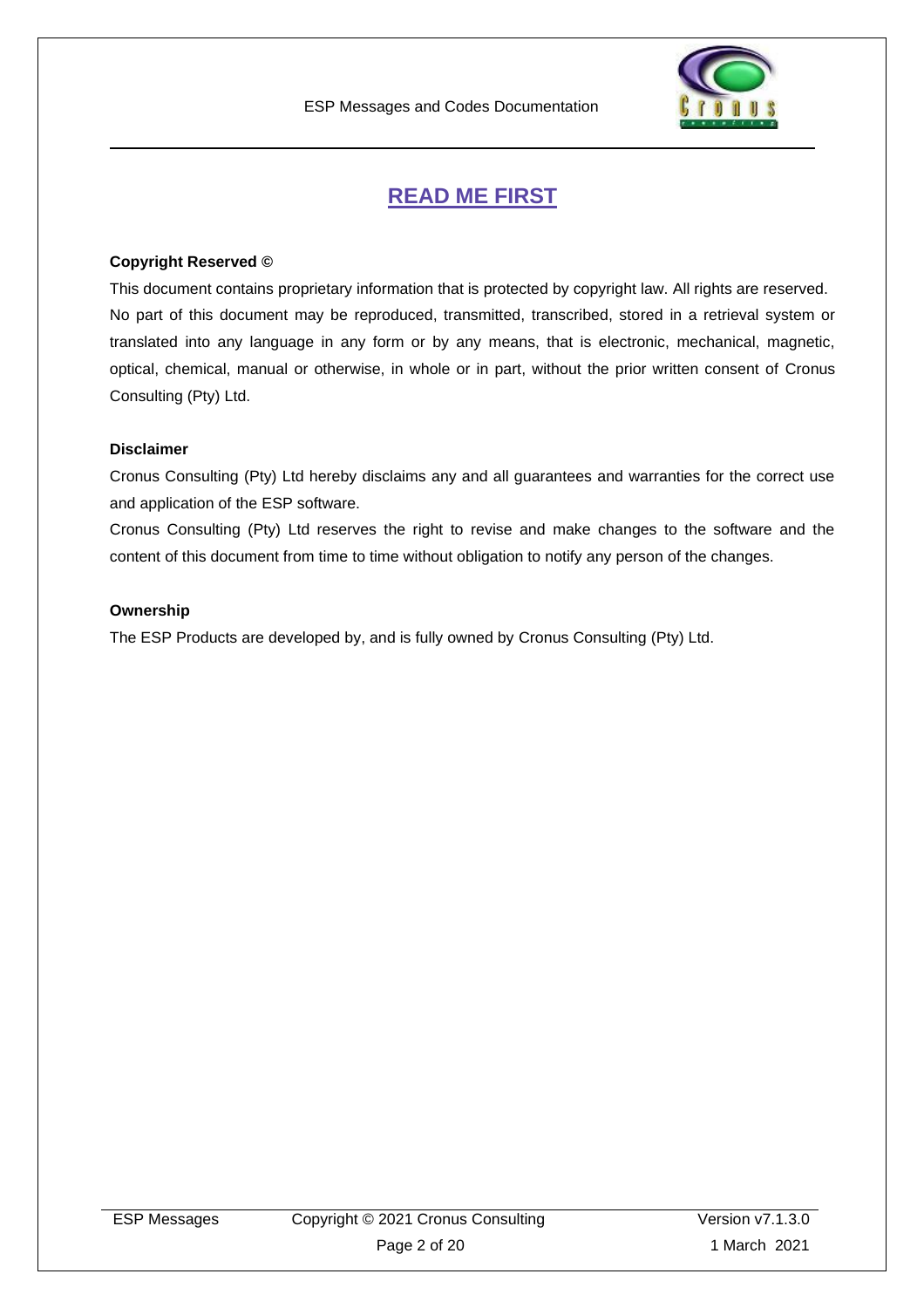

# **TABLE OF CONTENTS**

| 1.                  |                                    |                  |
|---------------------|------------------------------------|------------------|
| 1.1                 |                                    |                  |
| 1.2                 |                                    |                  |
| 2.                  |                                    |                  |
| 2.1                 |                                    |                  |
| 2.2                 |                                    |                  |
| 2.3                 |                                    |                  |
| 2.4                 |                                    |                  |
| 2.5                 |                                    |                  |
| 2.6                 |                                    |                  |
| 2.7                 |                                    |                  |
| 2.8                 |                                    |                  |
| 2.9                 |                                    |                  |
| 2.10                |                                    |                  |
| 2.11                |                                    |                  |
| 2.12                |                                    |                  |
| 2.13                |                                    |                  |
| 2.14                |                                    |                  |
| 2.15                |                                    |                  |
| 2.16                |                                    |                  |
| 2.17                |                                    |                  |
| 2.18                |                                    |                  |
| 2.19                |                                    |                  |
| 2.20                |                                    |                  |
| 2.21                |                                    |                  |
| 2.22                |                                    |                  |
| 2.23                |                                    |                  |
| 2.24                |                                    |                  |
| 2.25                |                                    |                  |
| 2.26                |                                    |                  |
| 2.27                |                                    |                  |
| 2.28                |                                    |                  |
| 2.29                |                                    |                  |
| 2.30                |                                    |                  |
| 2.31                |                                    |                  |
| <b>ESP Messages</b> | Copyright © 2021 Cronus Consulting | Version v7.1.3.0 |
|                     | Page 3 of 20                       | 1 March 2021     |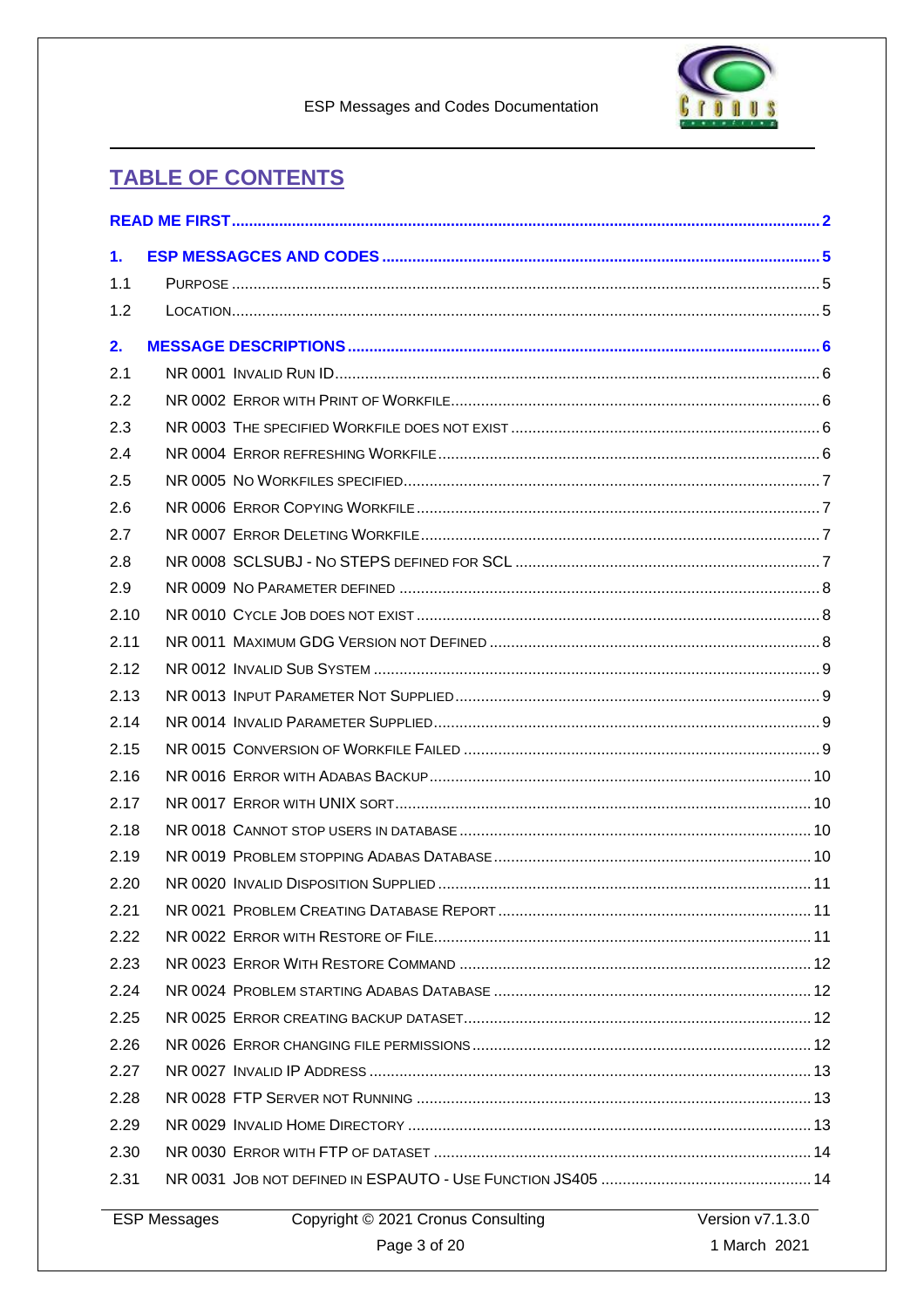

#### ESP Messages and Codes Documentation

| 2.32 |                                                                     |  |
|------|---------------------------------------------------------------------|--|
| 2.33 |                                                                     |  |
| 2.34 |                                                                     |  |
| 2.35 |                                                                     |  |
| 2.36 | NR 0036 NATURAL SECURITY USER-ID DOES NOT HAVE ACCESS TO LIBRARY 16 |  |
| 2.37 |                                                                     |  |
| 2.38 |                                                                     |  |
| 2.39 |                                                                     |  |
| 2.40 |                                                                     |  |
| 2.41 |                                                                     |  |
| 2.42 |                                                                     |  |
| 2.43 |                                                                     |  |
| 2.44 |                                                                     |  |
| 2.45 |                                                                     |  |
| 2.46 |                                                                     |  |
| 2.47 |                                                                     |  |
| 2.48 |                                                                     |  |
| 2.49 |                                                                     |  |
| 2.50 |                                                                     |  |
| 2.51 |                                                                     |  |
| 2.52 |                                                                     |  |
| 3.   |                                                                     |  |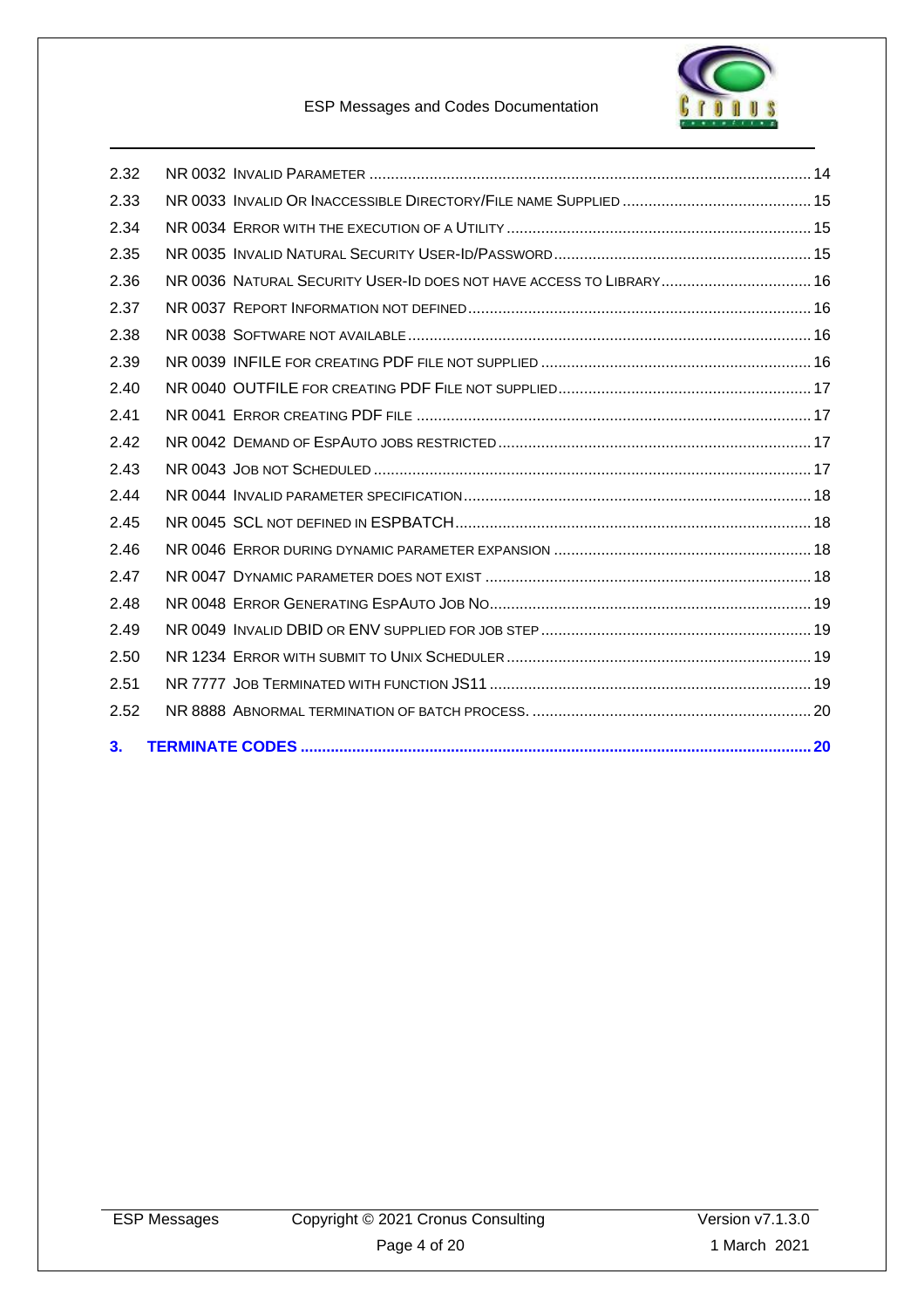

# <span id="page-4-0"></span>**1. Esp Messagces And Codes**

#### <span id="page-4-1"></span>**1.1 Purpose**

The following messages and codes are reported and or displayed during the execution of EspRoutines and application programs.

#### <span id="page-4-2"></span>**1.2 Location**

These messages are loaded using the standard Natural SYSERR interface in library **ESPSOFT**.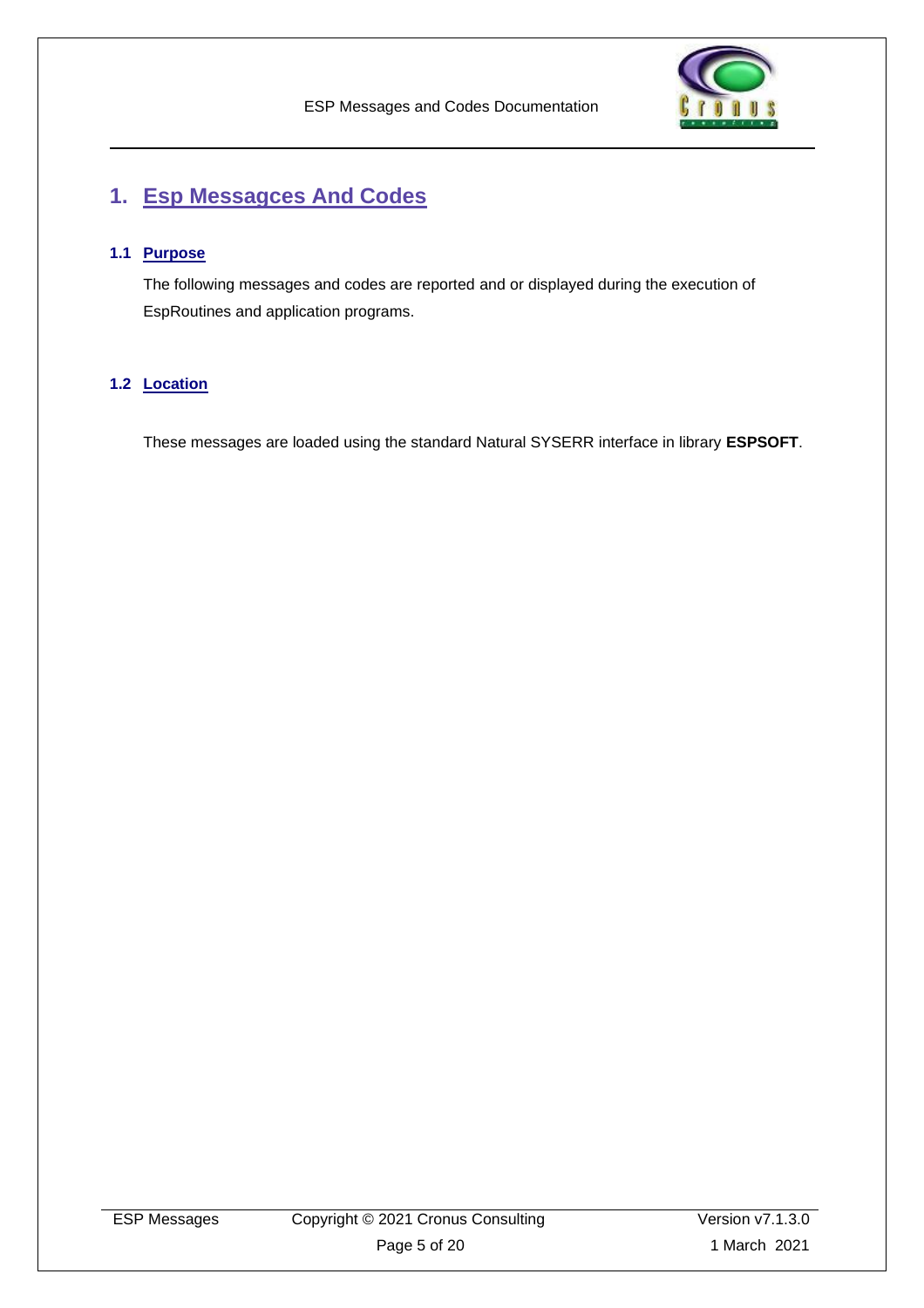

### <span id="page-5-0"></span>**2. Message Descriptions**

#### <span id="page-5-1"></span>**2.1 NR 0001 Invalid Run ID**

- **Text**: ESP0001 Invalid Run ID
- **Expl:** Program requires Run ID of Batch Job Step
- **Actn**: Contact support

#### <span id="page-5-2"></span>**2.2 NR 0002 Error with Print of Workfile**

- **Text**: Error with Print of Workfile
- **Expl:** A system error occurred while attempting to Print the specified Workfile
- Actn: Check that Workfile exists and that Parameters for ESPDSPRT are correctly specified

#### <span id="page-5-3"></span>**2.3 NR 0003 The specified Workfile does not exist**

- **Text**: The specified Workfile does not exist
- **Expl:** The Workfile Name specified does not exist in the given UNIX directory structure
- **Actn**: Validate Workfile Name

#### <span id="page-5-4"></span>**2.4 NR 0004 Error refreshing Workfile**

- **Expl:** A system error occurred while refreshing the specified Workfile
- Actn: Check UNIX file permissions of specified Workfile(s)

|  | <b>ESP Messages</b> |
|--|---------------------|
|--|---------------------|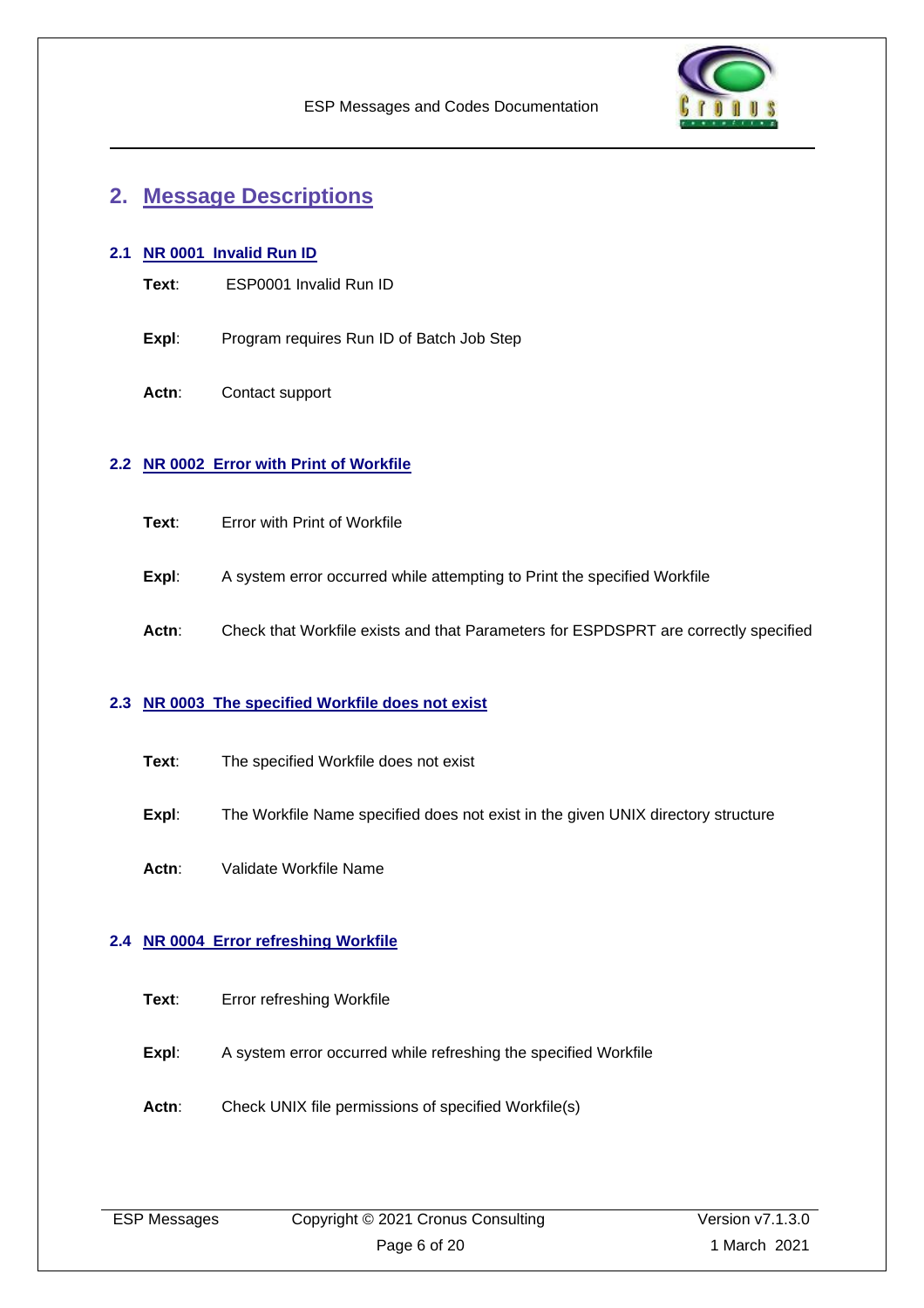

#### <span id="page-6-0"></span>**2.5 NR 0005 No Workfiles specified**

- **Text**: No Workfiles specified
- **Expl:** No Workfiles were specified for Job Step
- **Actn**: Check Parameters for Job Step

#### <span id="page-6-1"></span>**2.6 NR 0006 Error Copying Workfile**

- **Text**: Error Copying Workfile
- **Expl:** A system error occurred while copying the Workfile
- Actn: Check UNIX file permissions of specified Workfiles(s)

#### <span id="page-6-2"></span>**2.7 NR 0007 Error Deleting Workfile**

- **Text**: Error Deleting Workfile
- **Expl:** A system error occured while deleting the specified Workfile
- Actn: Check UNIX file permissions of specified Workfile(s)

#### <span id="page-6-3"></span>**2.8 NR 0008 SCLSUBJ - No STEPS defined for SCL**

- **Text**: SCLSUBJ No STEPS defined for SCL
- **Expl:** The Specified SCL does not exist or no steps have been defined
- Actn: Verify SCL name or specify at least one step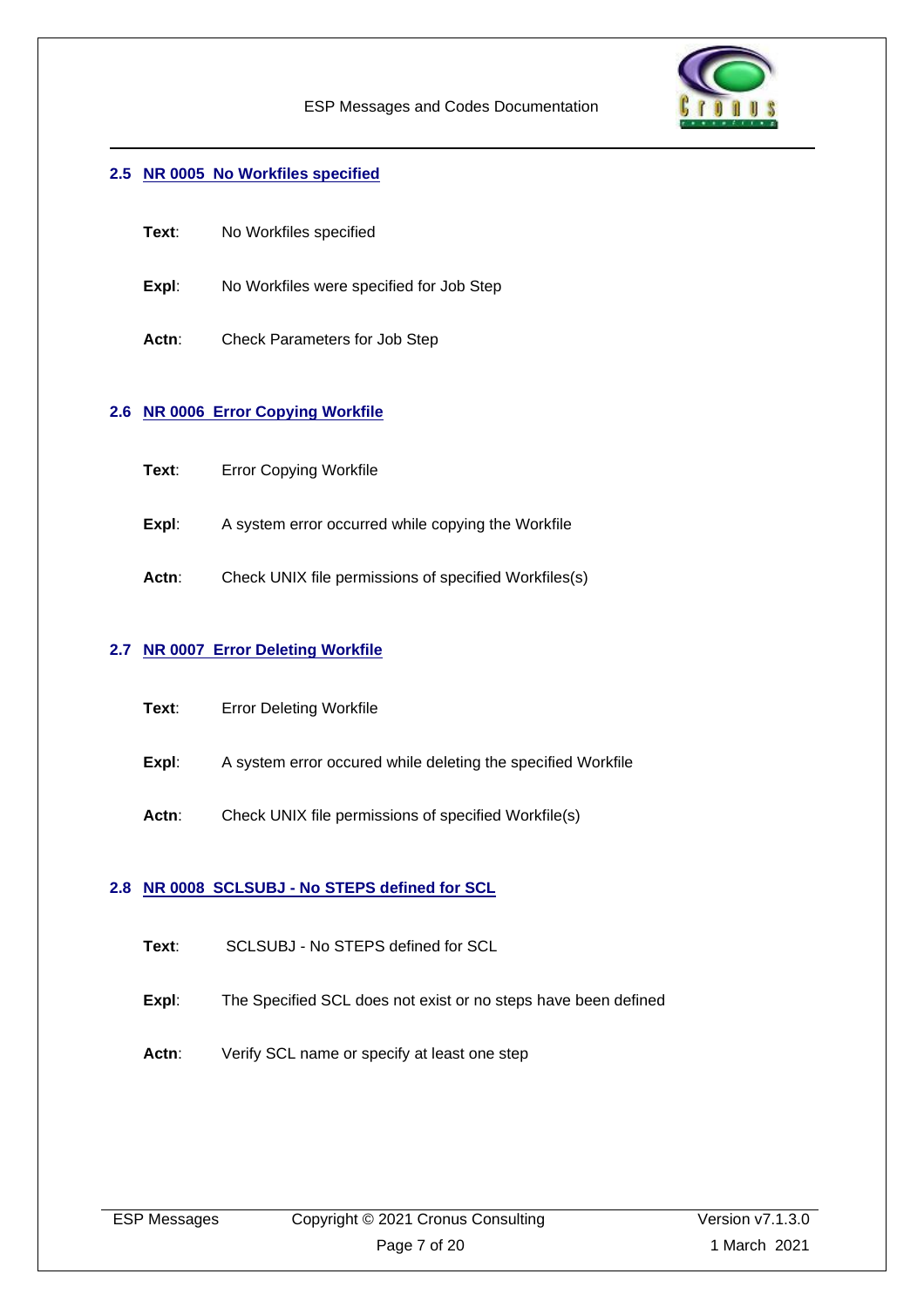

#### <span id="page-7-0"></span>**2.9 NR 0009 No Parameter defined**

- **Text**: No Parameter defined
- **Expl**: ESPSLEEP requires the number of seconds to suspend execution as Parameter
- **Actn**: Enter number of seconds as parameter for specified Job Step

#### <span id="page-7-1"></span>**2.10 NR 0010 Cycle Job does not exist**

- **Expl**: The specified Cycle Job has not been defined on JS405
- **Actn**: Check that Cycle Job has been defined

#### <span id="page-7-2"></span>**2.11 NR 0011 Maximum GDG Version not Defined**

| Text∶ | Maximum GDG Version not Defined             |                                                   |
|-------|---------------------------------------------|---------------------------------------------------|
| Expl: | Maximum GDG Version not Defined on SCH-CODE |                                                   |
|       | Code Type:                                  | GDG                                               |
|       | Code Value: VERSIONS                        |                                                   |
|       |                                             | <b>Description:</b> Number of GDG versions e.g. 5 |
|       |                                             |                                                   |

Actn: Add GDG Version using JS002 - Code Maintenance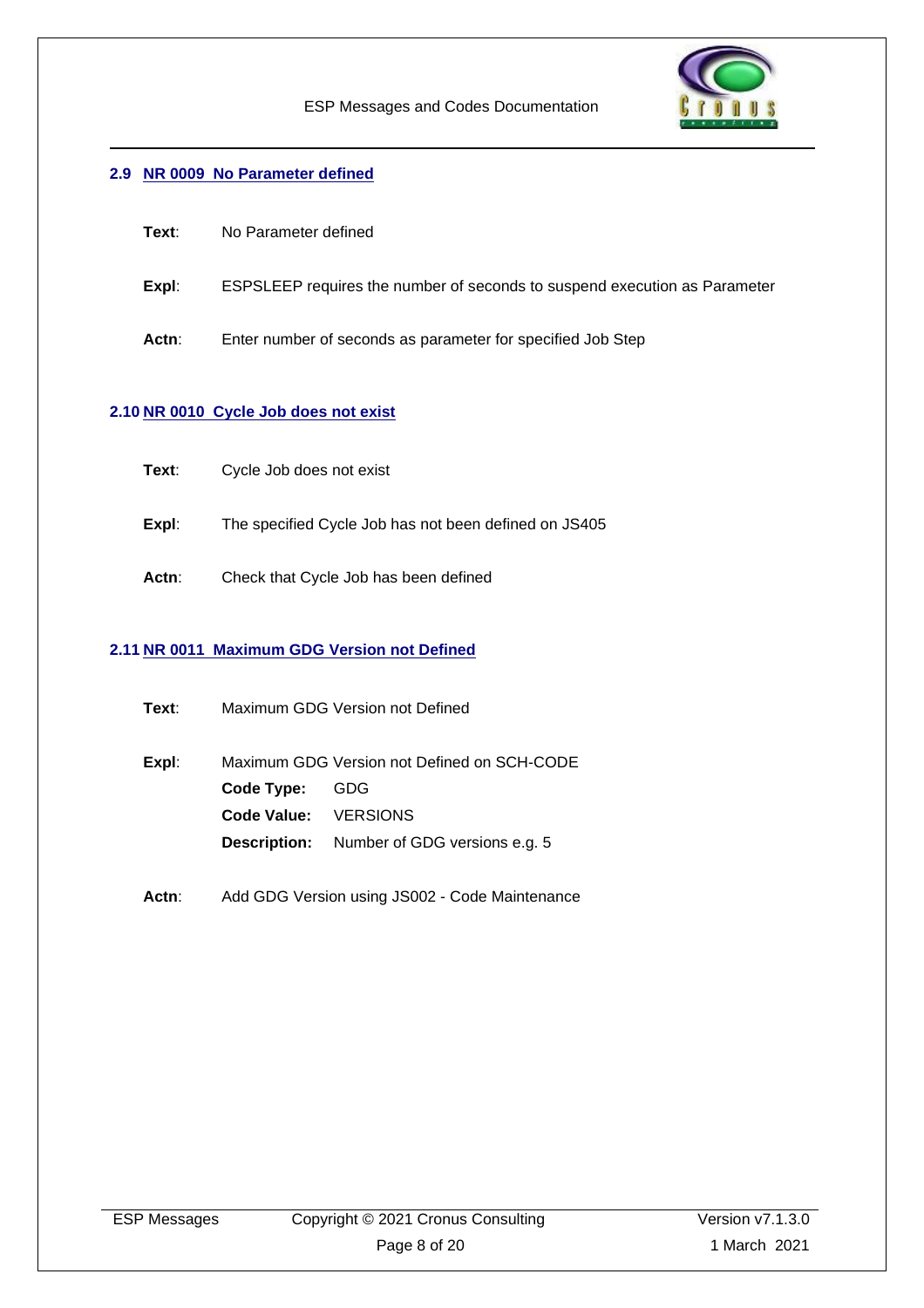

#### <span id="page-8-0"></span>**2.12 NR 0012 Invalid Sub System**

| Text: | Sub System does not exist          |                              |
|-------|------------------------------------|------------------------------|
| Expl: | Sub System not Defined on SCH-CODE |                              |
|       |                                    | Code Type: SUBSYSTEM         |
|       | Code Value:                        | Name of Sub System e.g. PROD |
|       | <b>Description:</b>                | UNIX path e.g. /data/wf/PROD |
|       |                                    |                              |

Actn: Add Sub System using JS002 - Code Maintenance

#### <span id="page-8-1"></span>**2.13 NR 0013 Input Parameter Not Supplied**

| Text: | Input Parameter Not Supplied |
|-------|------------------------------|
|-------|------------------------------|

- **Expl:** A parameter is required Please validate that a parameter was supplied
- **Actn**: Supply parameter

#### <span id="page-8-2"></span>**2.14 NR 0014 Invalid Parameter Supplied**

- **Text:** Invalid Parameter Supplied
- **Expl:** The parameter supplied does not correspond to the required input criteria
- **Actn**: Validate EACH parameter

#### <span id="page-8-3"></span>**2.15 NR 0015 Conversion of Workfile Failed**

- **Text**: Conversion of Workfile Failed
- **Expl:** The conversion of the supplied workfile failed. For more detail please view logfile in /tmp/\*convert.out
- Actn: Conversion of workfile(s) failed

| <b>ESP Messages</b> | Copyright © 2021 Cronus Consulting | Version $v7.1.3.0$ |
|---------------------|------------------------------------|--------------------|
|                     | Page 9 of 20                       | 1 March 2021       |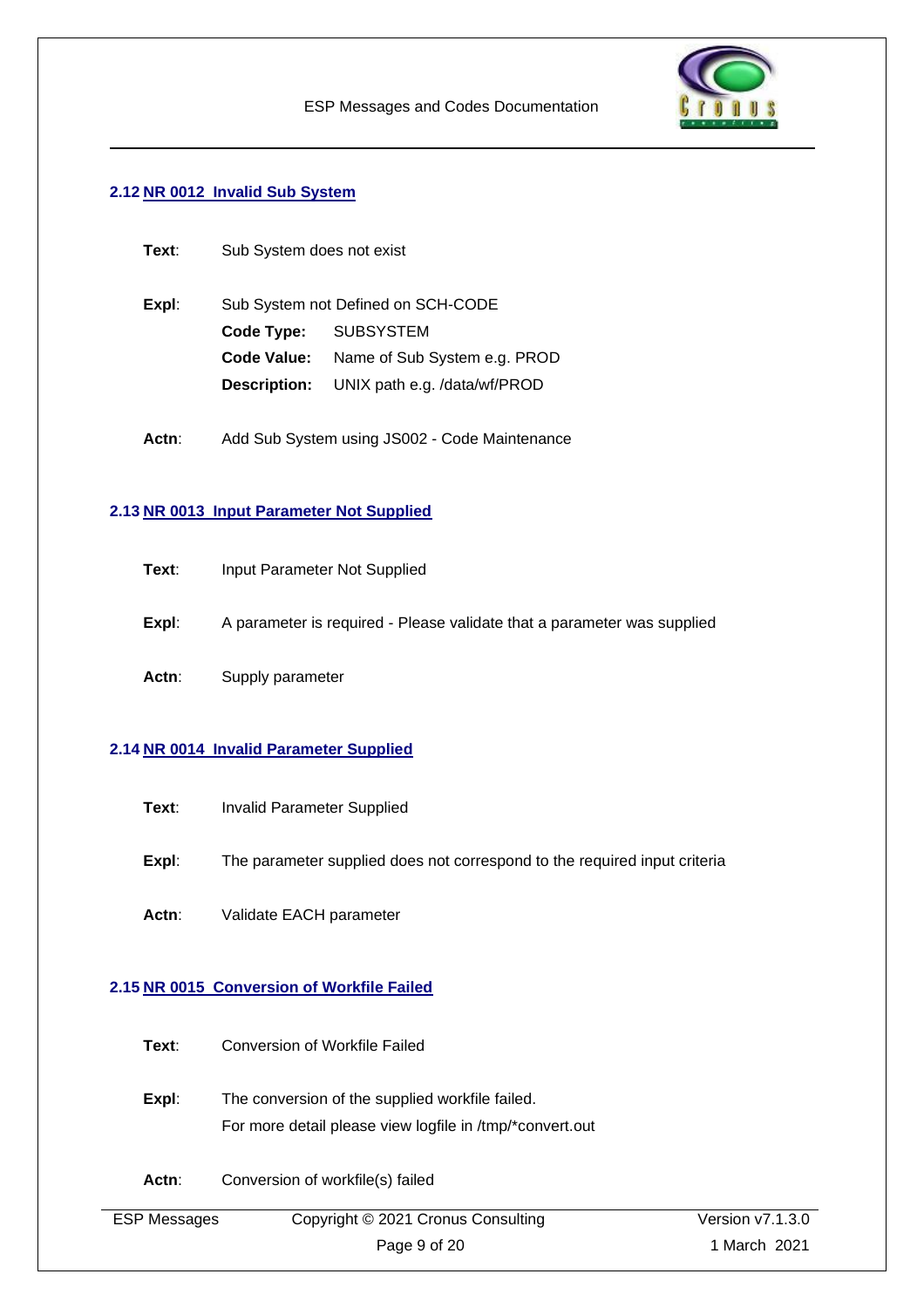

#### <span id="page-9-0"></span>**2.16 NR 0016 Error with Adabas Backup**

| Text: | Error with Adabas Backup                                                                                          |
|-------|-------------------------------------------------------------------------------------------------------------------|
| Expl: | The Adabas backup script returned with a non zero condition code                                                  |
| Actn: | Please check to logfile created by Backup script located in \$SAG/log<br>db\${bckdbid}_adabck_log for more detail |

#### <span id="page-9-1"></span>**2.17 NR 0017 Error with UNIX sort**

- **Expl:** A UNIX system error occurred during execution of sort command
- **Actn**: Contact your system administrator

#### <span id="page-9-2"></span>**2.18 NR 0018 Cannot stop users in database**

- **Expl:** This program is trying to stop active users in supplied database but an error was returned. Please investigate the database UQ information
- Actn: Investigate UQ information and stop user queue entries manually

#### <span id="page-9-3"></span>**2.19 NR 0019 Problem stopping Adabas Database**

| Text: | Problem stopping Adabas Database                                         |
|-------|--------------------------------------------------------------------------|
| Expl: | The adastop utility returned a error. The Database could not be stopped. |
| Actn: | Please investigate UQ table and stop database manually.                  |

| <b>ESP Messages</b> | Copyright © 2021 Cronus Consulting | Version v7.1.3.0 |
|---------------------|------------------------------------|------------------|
|                     | Page 10 of 20                      | 1 March 2021     |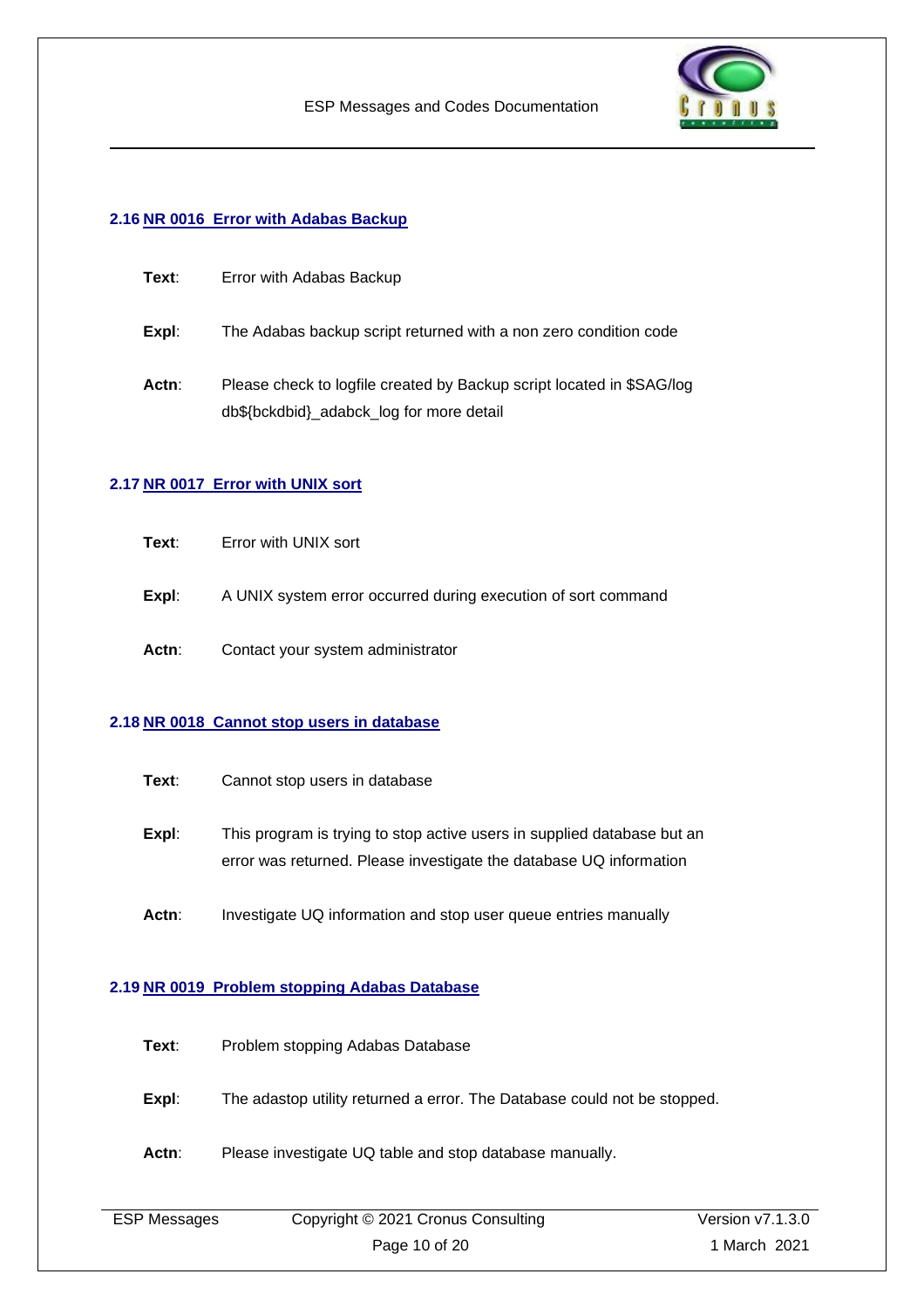

#### <span id="page-10-0"></span>**2.20 NR 0020 Invalid Disposition Supplied**

| Text: | <b>Invalid Disposition Supplied</b>            |
|-------|------------------------------------------------|
| Expl: | The disposition for the workfile is invalid.   |
|       | Disposition can only be:                       |
|       | N - For new workfile                           |
|       | M - Modify add to the end of supplied workfile |
|       | <b>O</b> - Old or Existing workfile            |
|       |                                                |

Actn: Correct the supplied workfile disposition

#### <span id="page-10-1"></span>**2.21 NR 0021 Problem Creating Database Report**

| Text: |  |  | Problem Creating Database Report |  |
|-------|--|--|----------------------------------|--|
|-------|--|--|----------------------------------|--|

**Expl**: The ADAREP command failed for supplied database.

Actn: Validate the Database information supplied.

#### <span id="page-10-2"></span>**2.22 NR 0022 Error with Restore of File**

- **Text**: Error with Restore of File
- **Expl**: The restore of the Adabas file returned a error. Please check supplied parameters: 1) Backup file name
	- 2) Backup Subsystem
	- 3) DB-ID
	- 4) Files to restore e.g. 10,11,12,15
- **Actn**: Check output of logfile in \$SAG/logs/db\${bckdbid}\_adarst\_log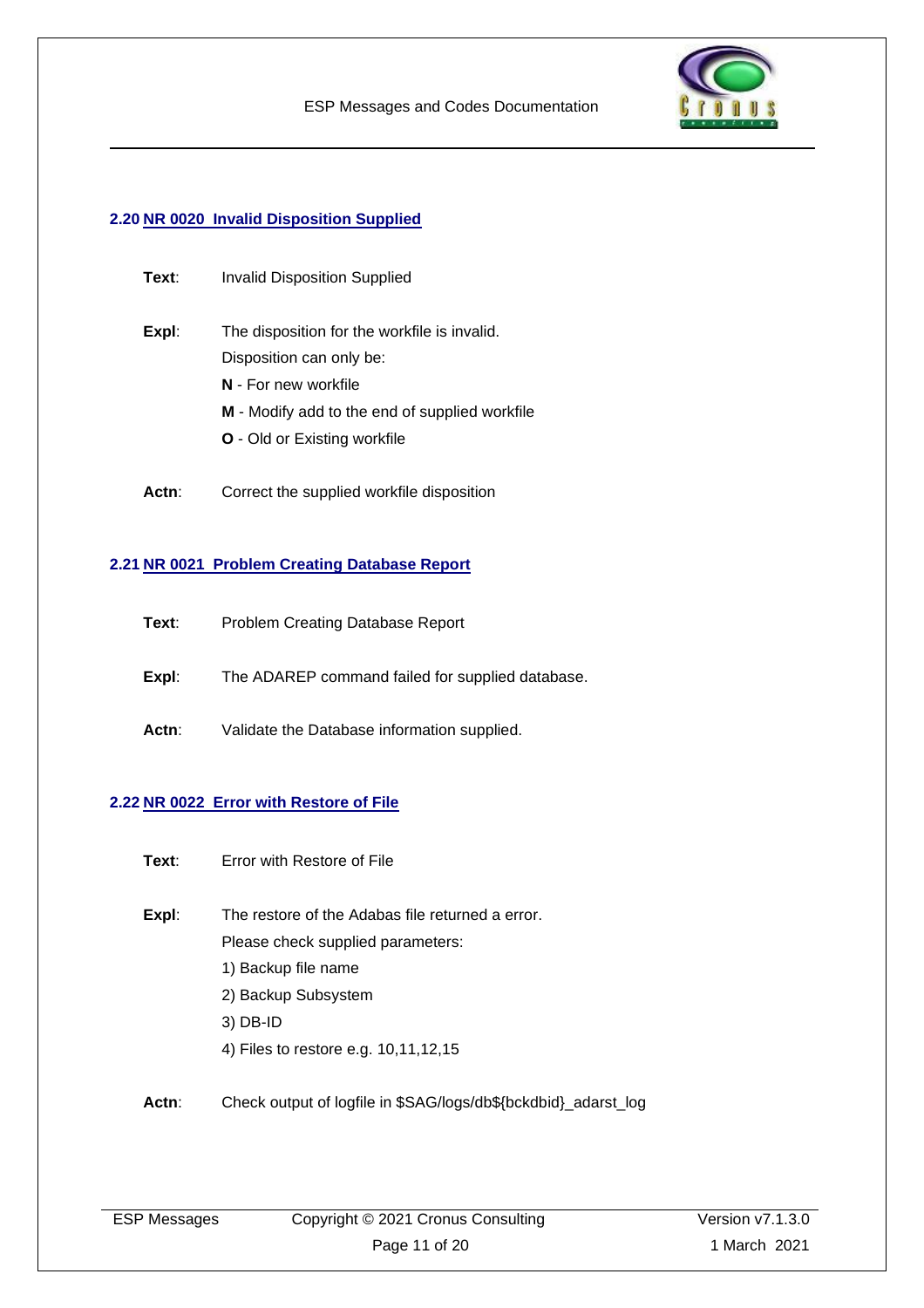

#### <span id="page-11-0"></span>**2.23 NR 0023 Error With Restore Command**

| Text: | Error With Restore Command                                                                                       |
|-------|------------------------------------------------------------------------------------------------------------------|
| Expl: | The Adabas DB restore returned an error.                                                                         |
| Actn: | Please check logfile create by Restore script located in \$SAG/log/<br>db\${bckdbid}_adabck_log for more detail. |

#### <span id="page-11-1"></span>**2.24 NR 0024 Problem starting Adabas Database**

| Problem starting Adabas Database<br>Text: |  |
|-------------------------------------------|--|
|-------------------------------------------|--|

- **Expl**: The adastart utility returned a error. The Database could not be started
- **Actn**: Please start database manually and check for DBA permissions.

#### <span id="page-11-2"></span>**2.25 NR 0025 Error creating backup dataset**

**Expl**: A backup dataset could not be created. Make sure that the original dataset exists.

**Actn**: Check and validate supplied information.

#### <span id="page-11-3"></span>**2.26 NR 0026 Error changing file permissions**

- **Text**: Error changing file permissions
- **Expl:** The file permission of supplied dataset could not be changed. Validate your Delegator license/access or verify that you have "sudo" access to execute the "chmod" and "chown" commands. dlgconf -W - can be used to validate your Delegator license.

#### Actn: Change file permissions manually / Investigate Software set-up

| <b>ESP Messages</b> | Copyright © 2021 Cronus Consulting | Version $v7.1.3.0$ |
|---------------------|------------------------------------|--------------------|
|                     | Page 12 of 20                      | 1 March 2021       |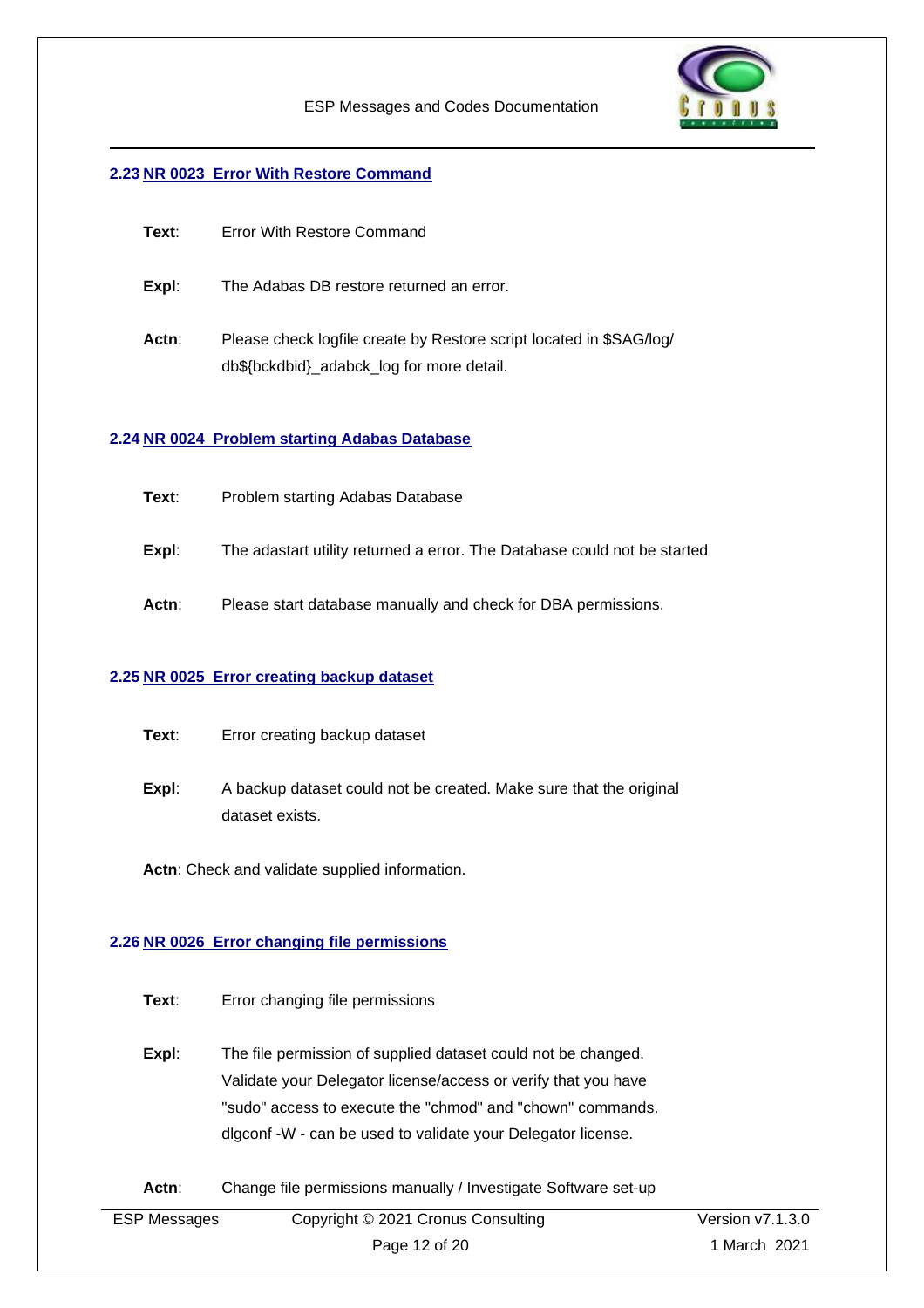

#### <span id="page-12-0"></span>**2.27 NR 0027 Invalid IP Address**

| Text∶ | Invalid IP Address |
|-------|--------------------|
|       |                    |

- **Expl**: The IP address supplied is invalid or is not Accessible on the network.
- Actn: Please check the IP address by using ping command.

#### <span id="page-12-1"></span>**2.28 NR 0028 FTP Server not Running**

- **Text**: FTP Server not Running
- **Expl:** The FTP server is not running on the destination server or does not allow communication to port 21.
- **Actn**: Please start FTP server and access on destination server port 21.

#### <span id="page-12-2"></span>**2.29 NR 0029 Invalid Home Directory**

- **Text:** Invalid Home Directory
- **Expl:** The user that is executing the FTP command does not have a valid home directory. Please validate the user's home-directory using "finger" command.

The home-directory should not be shared as temporary files are create in the user's home-directory.

Actn: Correct user home-directory.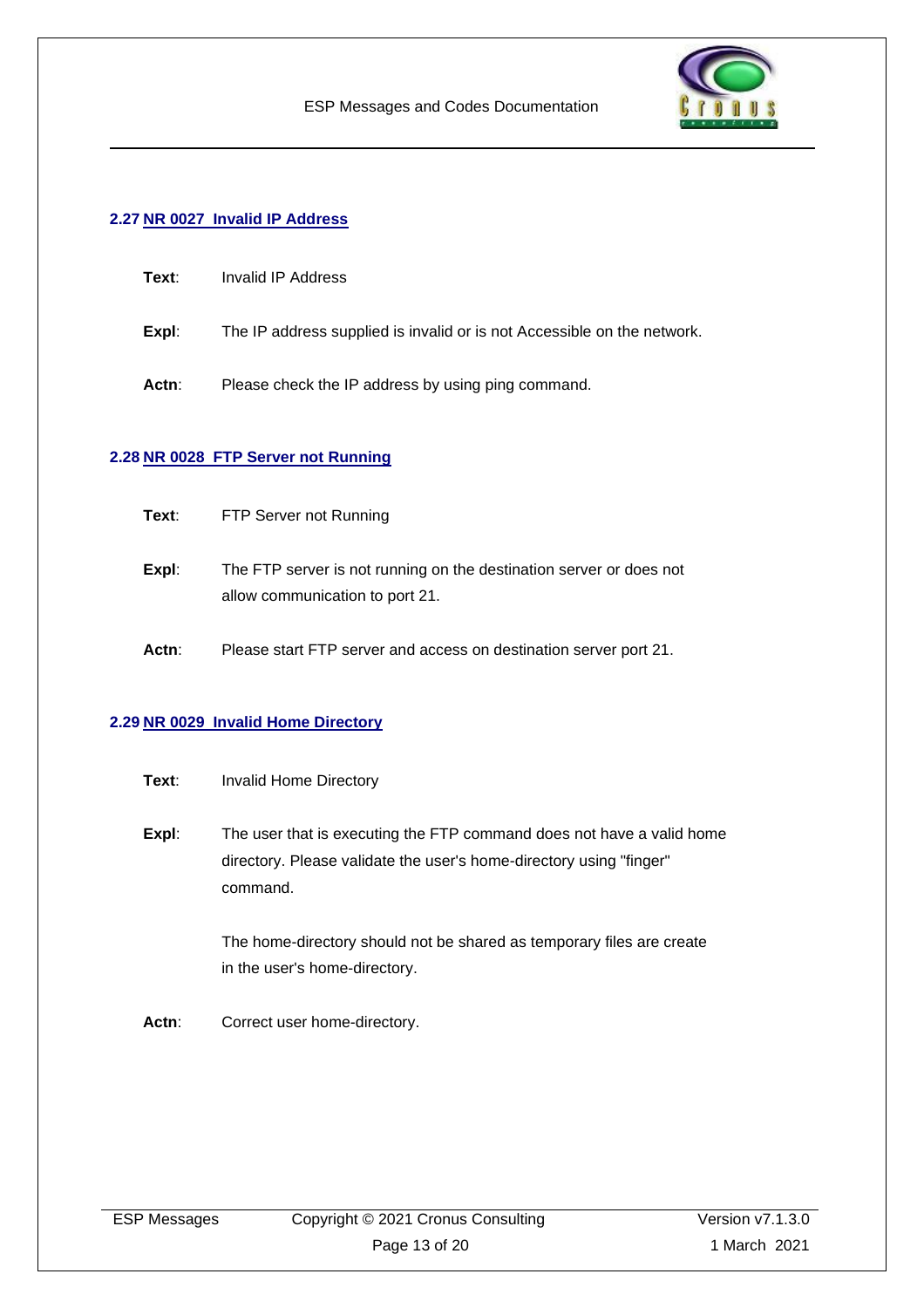

#### <span id="page-13-0"></span>**2.30 NR 0030 Error with FTP of dataset**

| Text: | Error with FTP of dataset                                                                                                   |
|-------|-----------------------------------------------------------------------------------------------------------------------------|
| Expl: | The FTP program could not complete the FTP to remote destination.<br>A detailed error-report is available in Print Spooler. |
| Actn: | Validate file information and network connections.                                                                          |

#### <span id="page-13-1"></span>**2.31 NR 0031 Job not defined in ESPAUTO - Use Function JS405**

- **Text**: Job not defined in ESPAUTO Use Function JS405
- **Expl**: Only jobs that have previously been defined may be submitted via the Auto Scheduler (ESPAUTO)
- **Actn**: Add Job using function JS405 Maintain Scheduled Jobs

#### <span id="page-13-2"></span>**2.32 NR 0032 Invalid Parameter**

- **Text:** Invalid Parameter(s) passed to function.
- **Expl:** One or more of the parameters required by this function were invalid or omitted.
- Actn: Refer to the documentation for a list of valid parameters and the format of each parameter.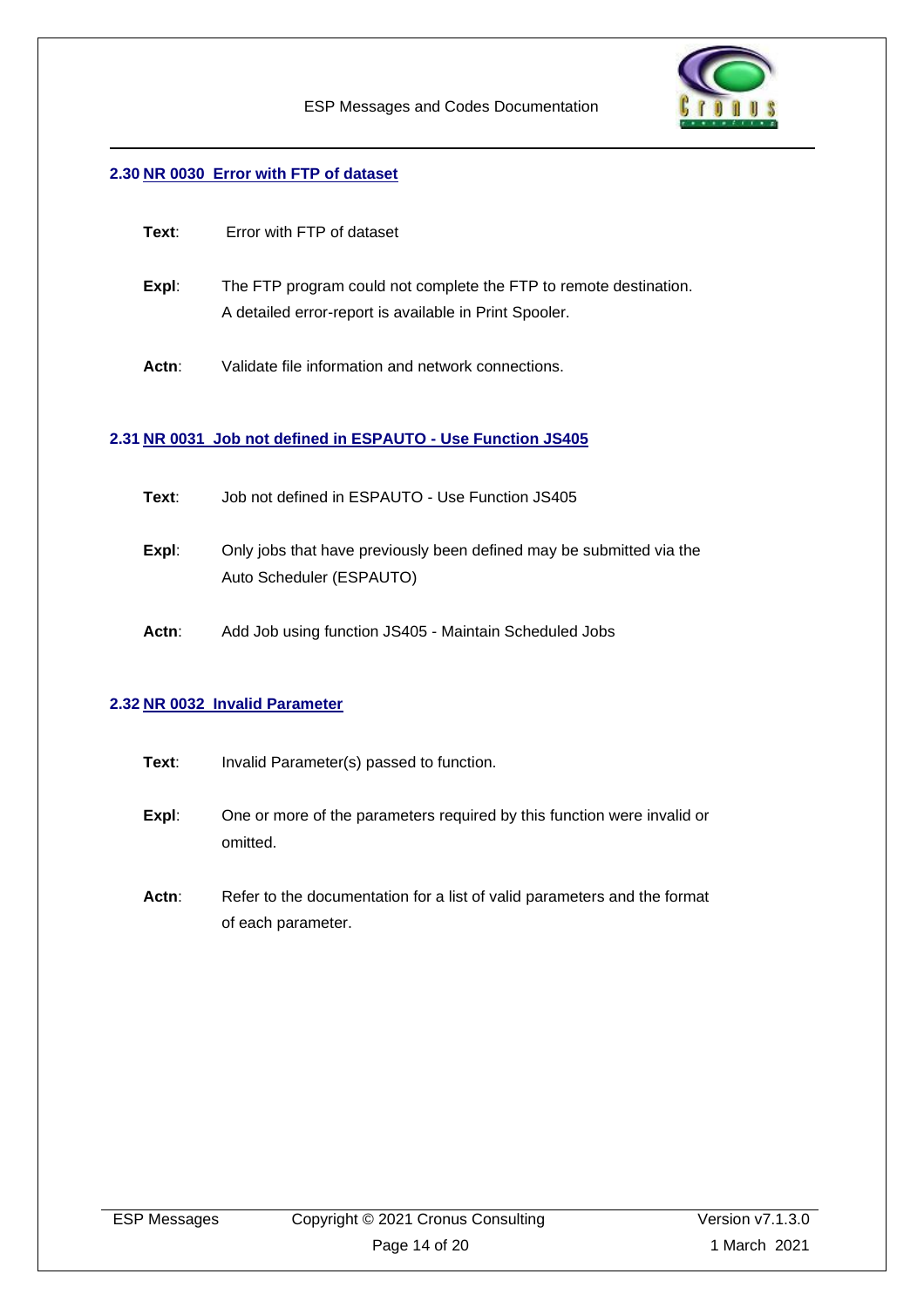

#### <span id="page-14-0"></span>**2.33 NR 0033 Invalid Or Inaccessible Directory/File name Supplied**

| Text: | Invalid or Inaccessible Directory Name Supplied |
|-------|-------------------------------------------------|
|-------|-------------------------------------------------|

- **Expl:** The ESP Routine is trying to write or execute a file in the supplied Directory - This directory does not exist or you do not have the correct permissions to write or execute in this directory.
- Actn: Validate the directory path supplied Check report in Print Spooler

#### <span id="page-14-1"></span>**2.34 NR 0034 Error with the execution of a Utility**

- **Expl**: The called utility returned a error please validate the parameters and dataset names supplied. A detailed logfile is available in the spooler
- Actn: Correct the parameters / dataset names / environment variables supplied.

#### <span id="page-14-2"></span>**2.35 NR 0035 Invalid Natural Security User-Id/Password**

- **Text**: Invalid Natural Security User-Id/Password
- **Expl:** The specified Natural Security User-Id or Password is invalid.
- **Actn**: Confirm the Natural Security User-Id and Password specified in the SCL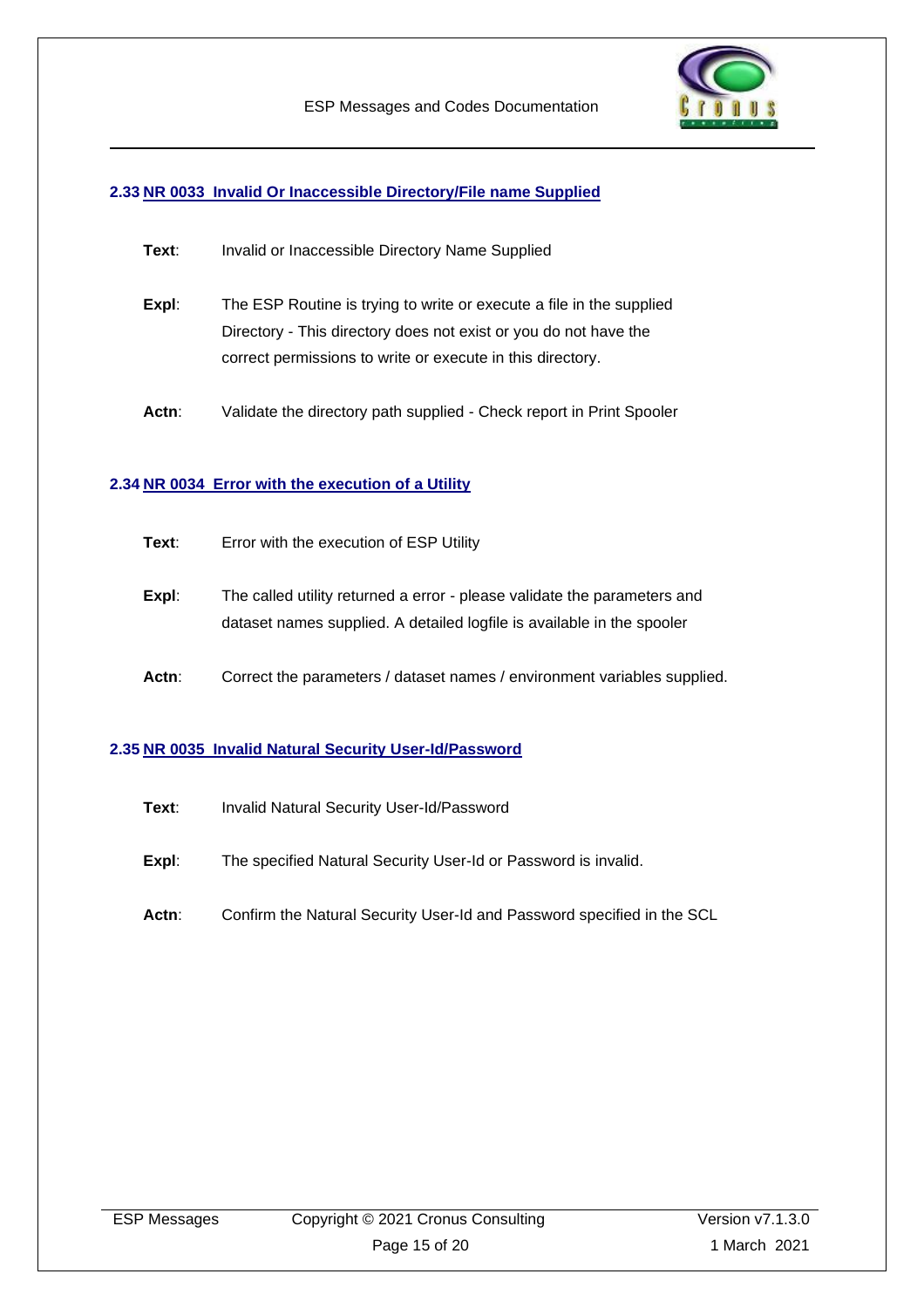

#### <span id="page-15-0"></span>**2.36 NR 0036 Natural Security User-Id does not have access to Library**

| Text: | Natural Security User-Id does not have access to Library |
|-------|----------------------------------------------------------|
|-------|----------------------------------------------------------|

- **Expl**: The specified Natural Security User-Id may not execute objects in the given Library.
- **Actn**: Ensure that the User-Id specified in the SCL has access to execute objects in the Library specified within the SCL

#### <span id="page-15-1"></span>**2.37 NR 0037 Report Information not defined**

- **Text:** Report Information not defined
- **Expl**: Utility ESPDSPRT requires Report Information for each work file that must be Printed.
- **Actn**: Capture Report Information using PF8 on function JS300.

#### <span id="page-15-2"></span>**2.38 NR 0038 Software not available**

| Text: | Software not available |
|-------|------------------------|
|-------|------------------------|

- **Expl:** Software not available: The requested software could not be located on this system or in the given path.
- **Actn**: Verify the path name and program name supplied.

#### <span id="page-15-3"></span>**2.39 NR 0039 INFILE for creating PDF file not supplied**

| Text: | INFILE for creating PDF File not supplied |  |
|-------|-------------------------------------------|--|
|       |                                           |  |

- **Expl**: INFILE not found. The dataset name used as INPUT file must be supplied
- **Actn**: Supply the input dataset name and LABEL name as "INFILE"

| <b>ESP Messages</b> | Copyright © 2021 Cronus Consulting | Version $v7.1.3.0$ |
|---------------------|------------------------------------|--------------------|
|                     | Page 16 of 20                      | 1 March 2021       |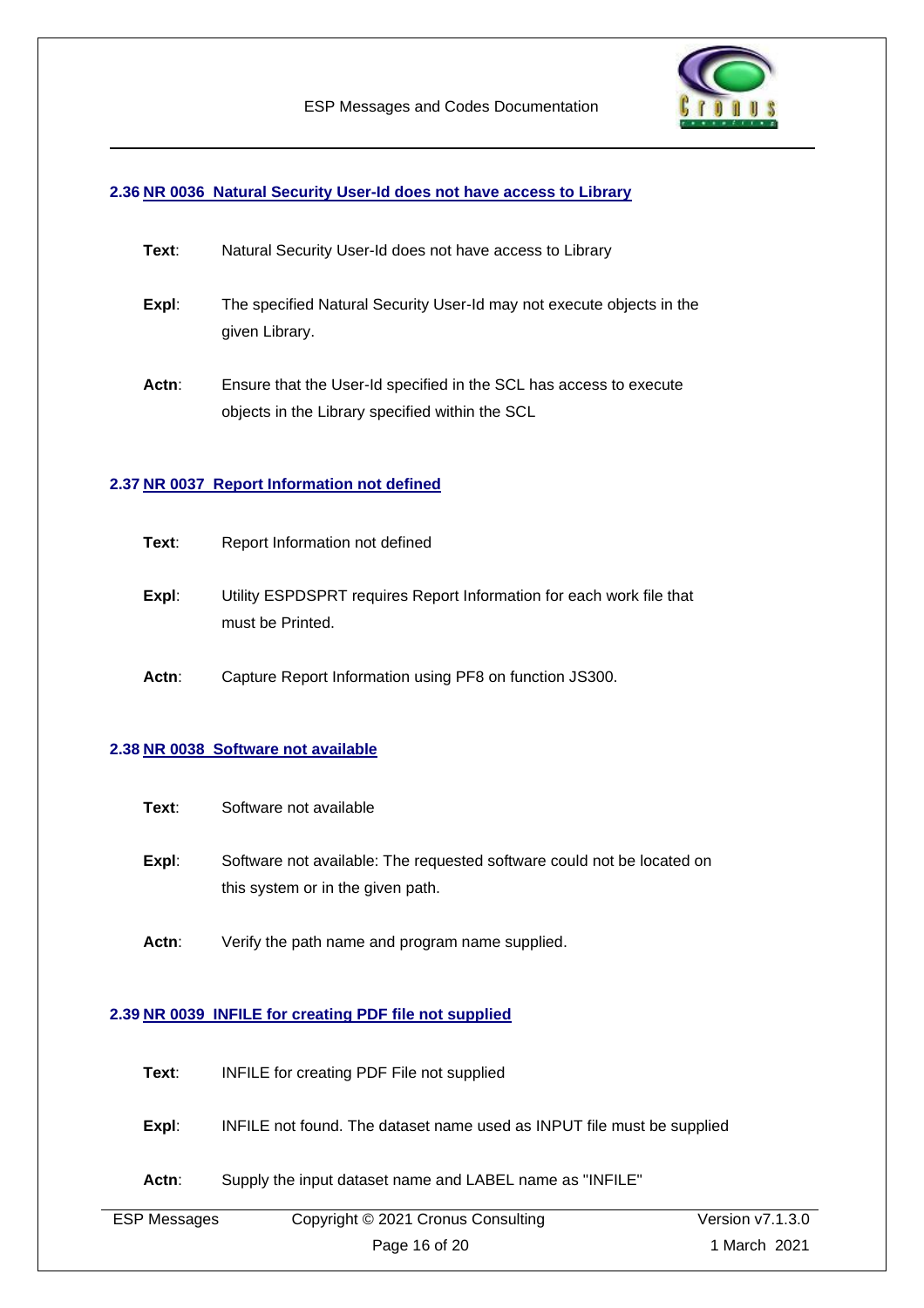

#### <span id="page-16-0"></span>**2.40 NR 0040 OUTFILE for creating PDF File not supplied**

- **Text**: OUTFILE for creating PDF File not supplied
- **Expl**: OUTFILE not found. The dataset name used as OUTPUT file must be supplied
- **Actn**: Supply the output dataset name and LABEL name as "OUTFILE"

#### <span id="page-16-1"></span>**2.41 NR 0041 Error creating PDF file**

- **Text**: Error creating PDF file
- **Expl:** A problem occurred during the executing or creation of a PDF file.
- Actn: Investigate the trace/logfile in \$CRONUS/utilscripts directory.

#### <span id="page-16-2"></span>**2.42 NR 0042 Demand of EspAuto jobs restricted**

- **Expl**: EspAuto jobs may only be demanded from within a SCL step if the current SCL in running under control of EspAuto.
- **Actn**: This restriction is controlled via JS493 SUBESPAUTO. Remove restriction by changing the value to "N".

#### <span id="page-16-3"></span>**2.43 NR 0043 Job not Scheduled**

- **Text**: Job not Scheduled in EspAuto
- **Expl:** The scheduled job was not in the job queue at the time of this request.
- **Actn**: Ensure that the job and schedule id are valid.

| <b>ESP Messages</b> | Copyright © 2021 Cronus Consulting | Version v7.1.3.0 |
|---------------------|------------------------------------|------------------|
|                     | Page 17 of 20                      | 1 March 2021     |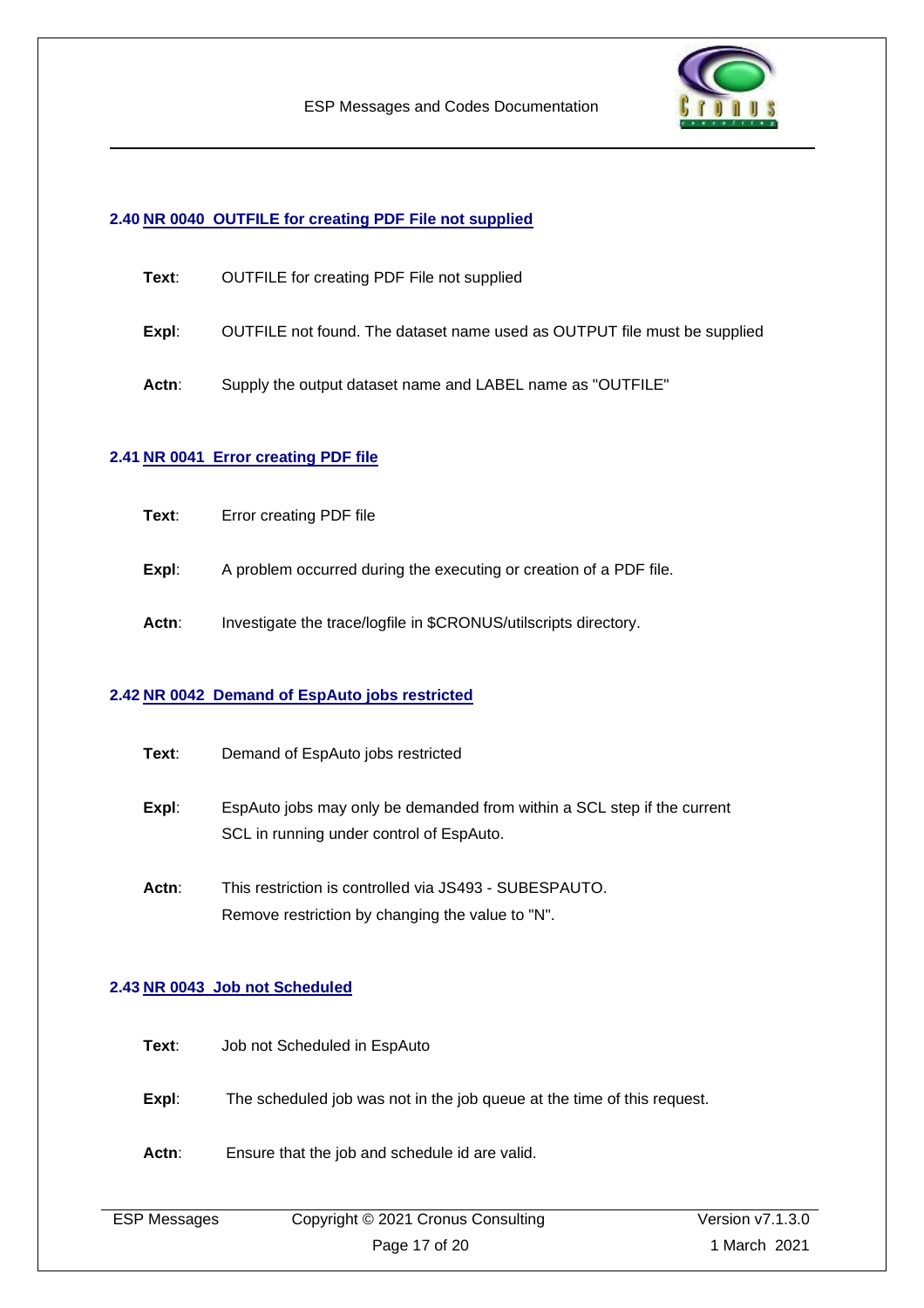

#### <span id="page-17-0"></span>**2.44 NR 0044 Invalid parameter specification**

- **Text**: Invalid parameter specification.
- **Expl:** The parameter name or value specified is invalid.
- **Actn**: Check for valid EspAuto parameter names and values.

#### <span id="page-17-1"></span>**2.45 NR 0045 SCL not defined in ESPBATCH**

- **Text**: SCL not defined in ESPBATCH
- **Expl**: The SCL that your are trying to submit is not defined in ESPBATCH
- **Actn**: Verify the SCL USER, NAME and TYPE in function JS300.

#### <span id="page-17-2"></span>**2.46 NR 0046 Error during dynamic parameter expansion**

- **Text**: Error during dynamic parameter expansion
- **Expl**: The dynamic variable could not be expanded as the size after expansion exceeds the field length.
- **Actn**: Check field size and value returned by dynamic variable.

#### <span id="page-17-3"></span>**2.47 NR 0047 Dynamic parameter does not exist**

- **Text**: Dynamic parameter does not exist
- **Expl:** One or more of the dynamic parameter(s) specified do not exist.
- Actn: Check dynamic parameter specification.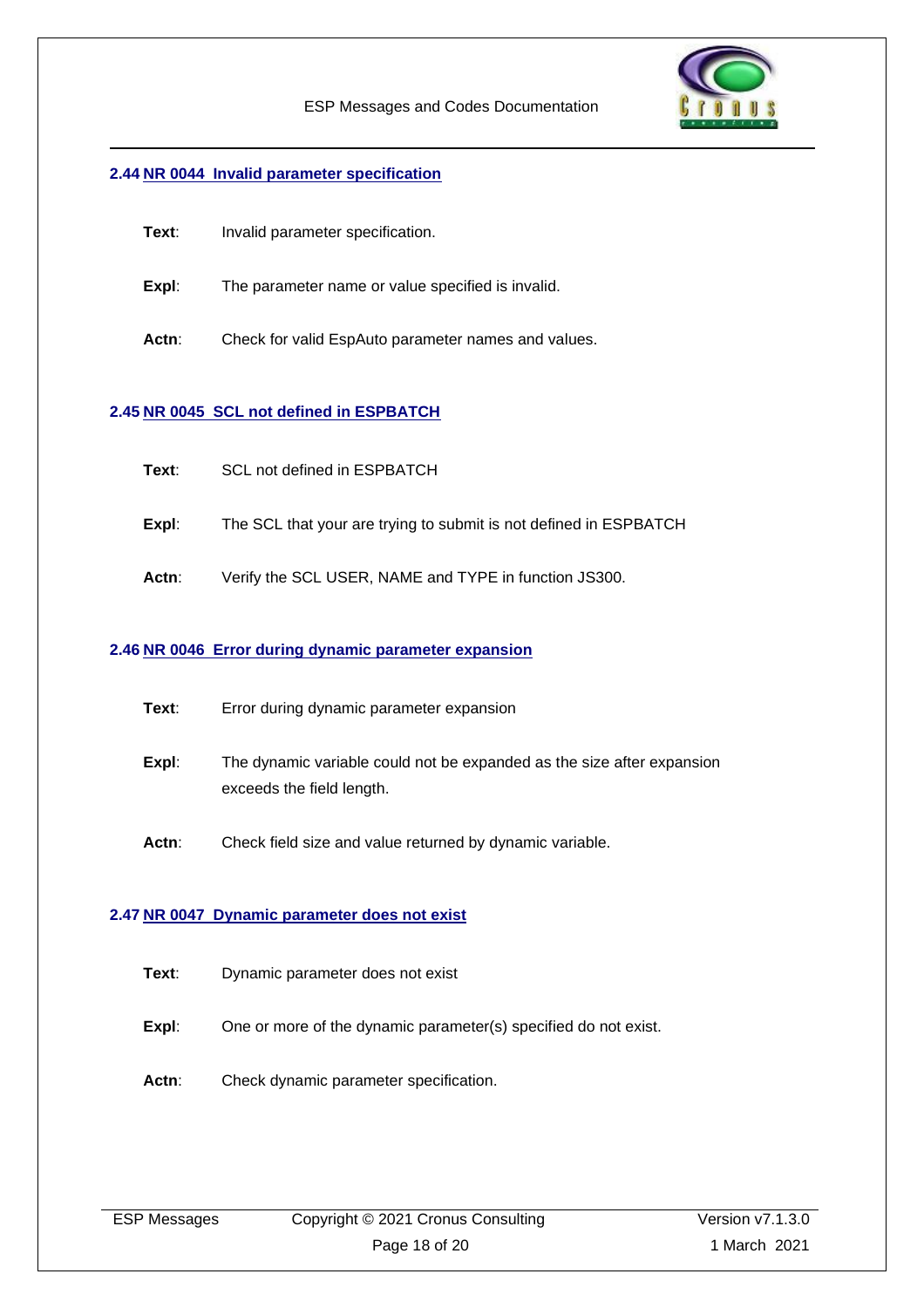

#### <span id="page-18-0"></span>**2.48 NR 0048 Error Generating EspAuto Job No**

- **Text**: Error Generating EspAuto Job No
- **Expl**: An error occurred during generation of EspAuto Job No
- **Actn**: Contact support

#### <span id="page-18-1"></span>**2.49 NR 0049 Invalid DBID or ENV supplied for job step**

- **Text:** Invalid DBID or ENV supplied for job step
- **Expl:** The DBID or ENV supplied for the job step is invalid or does not exist on the EspBatch codes file.
- **Actn**: Validate that the DBID/ENV exists using function JS002 Code Type "DBID"/ "ENV". Add DBID/ENV & resubmit the step. If the DBID was specified incorrectly, delete job, correct DBID and resubmit entire JOB.

#### <span id="page-18-2"></span>**2.50 NR 1234 Error with submit to Unix Scheduler**

- **Text**: Error with submit to Unix Scheduler
- **Expl:** Error with submit to Unix Scheduler
- Actn: Investigate logfiles in /tmp/sub.cmd.error.<RUN-ID> and /tmp/natout.debug.<RUN-ID> for more information.

#### <span id="page-18-3"></span>**2.51 NR 7777 Job Terminated with function JS11**

- **Text**: Job Terminated with function JS11
- **Expl:** Job step was terminated using EspBatch function: JS011 - Terminate Executing Jobs
- Actn: Use EspBatch function JS010 to resubmit or complete job step

| <b>ESP Messages</b> |
|---------------------|
|---------------------|

Copyright © 2021 Cronus Consulting Page 19 of 20